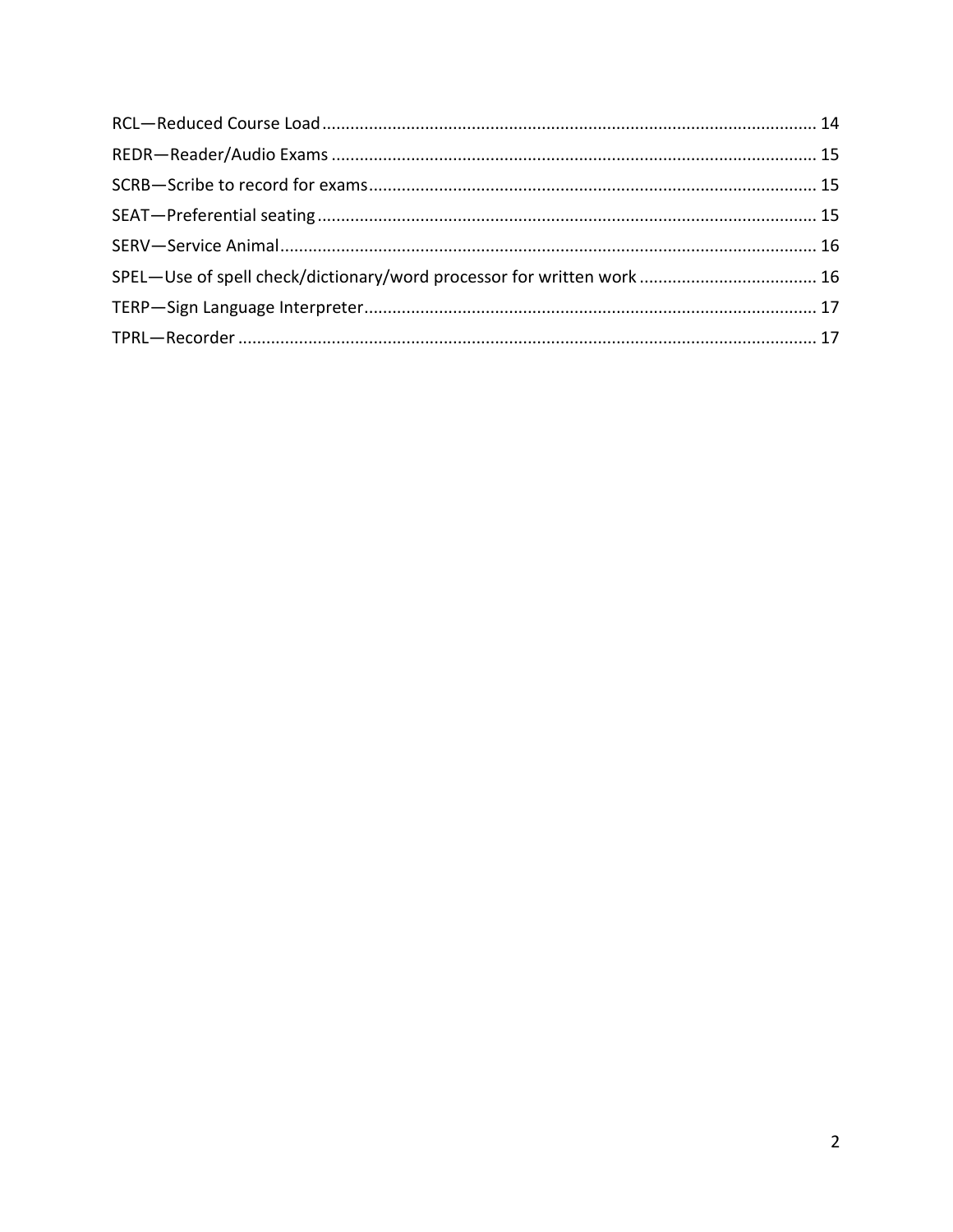# <span id="page-2-0"></span>**ACCS—Accessible rooms/seating**

Some students need modifications to either a facility or environment in order to have full access to the course or program. Some examples of such accommodations may include: Elevators, power doors, accessible restrooms, etc.

Classroom or environment accommodations may include: Accessible desks (for example, to accommodate a wheelchair), alternative chairs, lab equipment, etc. Some students may need to sit in a particular location, such as close to the front of the room to more easily see the board, or close to the door in the event they need to leave the room.

Physical distance between classes may also be a factor for some students with disabilities that affect their stamina, ability to ambulate, etc. Relocating a classroom to a more accessible location may be one option in these situations.

If a student has a furniture request, or encounters an accessibility barrier relating to an RVC facility, please contact the DSS office at (815) 921-2371 or [RVC-](mailto:RVC-DisabilityServices@rockvalleycollege.edu)[DisabilityServices@rockvalleycollege.edu.](mailto:RVC-DisabilityServices@rockvalleycollege.edu) In emergency need situations, contact the Facilities, Plant, Operations, & Maintenance department directly at (815) 921-4300.

# <span id="page-2-1"></span>**ADTM—Additional Time to complete in-class assignments/labs**

A time extension to complete assignments, labs, and/or work that is due to be completed during the regular class session may be a reasonable accommodation for some students who have difficulty with concentration, information processing or retrieval, manual dexterity, anxiety, or other factors that inhibit their ability to complete work quickly. Typically an extension of time and one-half (1.5x) is the standard, but there may be exceptions. The time allowed should be noted on the student's accommodation notification, however if you are unsure as to the amount of time to provide a student, please call the DSS office at (815) 921- 2371 to receive clarification.

# <span id="page-2-2"></span>**AID—Study / Memory Aids**

A memory aid is a testing accommodation used to support students who have documented disabilities that affect retrieval of information. The memory aid/cue sheet allows the student to demonstrate knowledge of course material by helping prompt the student's memory, not by providing the answer. Students are responsible for learning course materials, for discerning which materials may require cues or triggers, for developing the cues that will appear on the aid, and for securing the faculty member's approval of the aid.

Given the specific analysis for each course, it is entirely possible that the use of a memory aid will be allowed for some exams, and not allowed for others. Faculty should work collaboratively with the student to identify whether or not a memory aid is appropriate and if so, what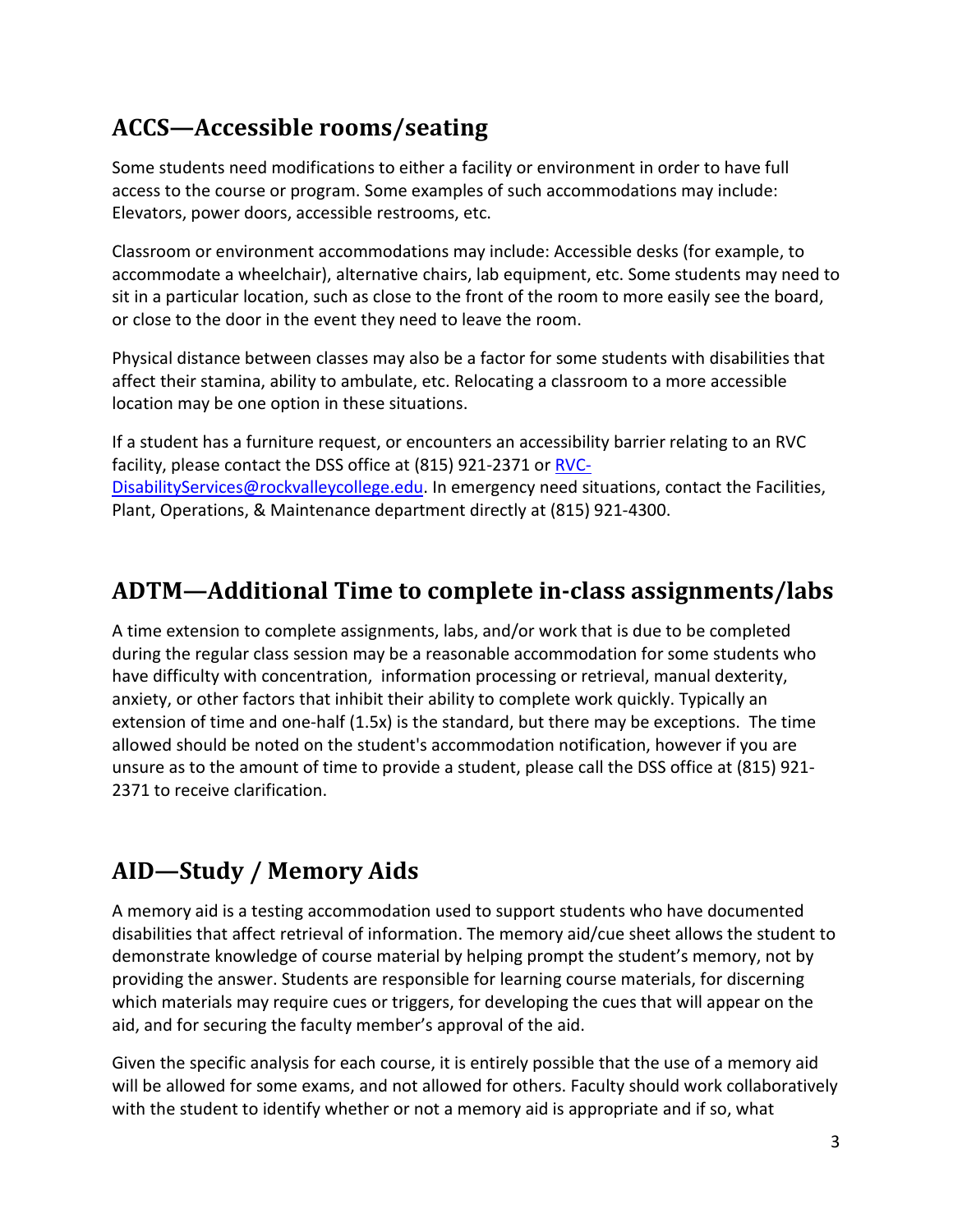information it may include. If the faculty member is concerned that this accommodation is unreasonable because it may lower standards, compromise an essential component of or fundamentally alter a course or program, such concerns should be addressed to the DSS office upon receipt of the faculty notification letter email.

For more detailed information on the process for using a study/memory aid, refer to the **DSS** [website.](https://author.rockvalleycollege.edu/StudentServices/DisabilityServices/Chapter-18-Memory-Aid-Guidelines.cfm)

# <span id="page-3-0"></span>**ALT—Books and/or Materials in Alternate Format**

Receiving textbooks and/or materials in an alternative format may be an accommodation for students who have vision, mobility, learning, or other disabilities that impact their ability to access standard print. The most frequently requested format is electronic files (or E-Text) that students can access in a variety of ways, including via the computer, MP3 player, Daisy player, or screen reading software. Other alternative formats such as large print or Braille may also be requested.

The process of providing alt text requires significant lead time (sometimes as much as 6 weeks before the materials will be needed). To this end, it is very important that instructors select their textbooks and other course materials well in advance of the semester beginning and submit copies of any print materials that will be used in class to the DSS office as early as possible.

For more information on the process for requesting alternative text, visit: [http://www.rockvalleycollege.edu/StudentServices/DisabilityServices/Alternative-Text-](http://www.rockvalleycollege.edu/StudentServices/DisabilityServices/Alternative-Text-Materials.cfm)[Materials.cfm.](http://www.rockvalleycollege.edu/StudentServices/DisabilityServices/Alternative-Text-Materials.cfm)

Questions can be directed to the DSS office at (815) 921-2371 or [RVC-](mailto:RVC-DisabilityServices@rockvalleycollege.edu)[DisabilityServices@rockvalleycollege.edu.](mailto:RVC-DisabilityServices@rockvalleycollege.edu)

# <span id="page-3-1"></span>**ALTX—Alternative Format Exams**

Students who have disabilities that impair their ability to read or see, such as Blindness, visual impairment, or other reading disabilities may need their exams or quizzes in an alternative format (ex, large print, electronic, or Braille). Typically large print refers to font larger than the standard 12 point and for most visually impaired students, 18 point is preferred. The specific size will be determined on a case-by-case basis taking into account the nature and severity of the student's disability. Large print exams can be created a number of ways. Some examples include: enlarging print or paper forms on a copy machine, scanning and converting materials into electronic files that can be read with a screen magnification program, or using a closed circuit television (housed in the testing center). Converting an exam into Braille may take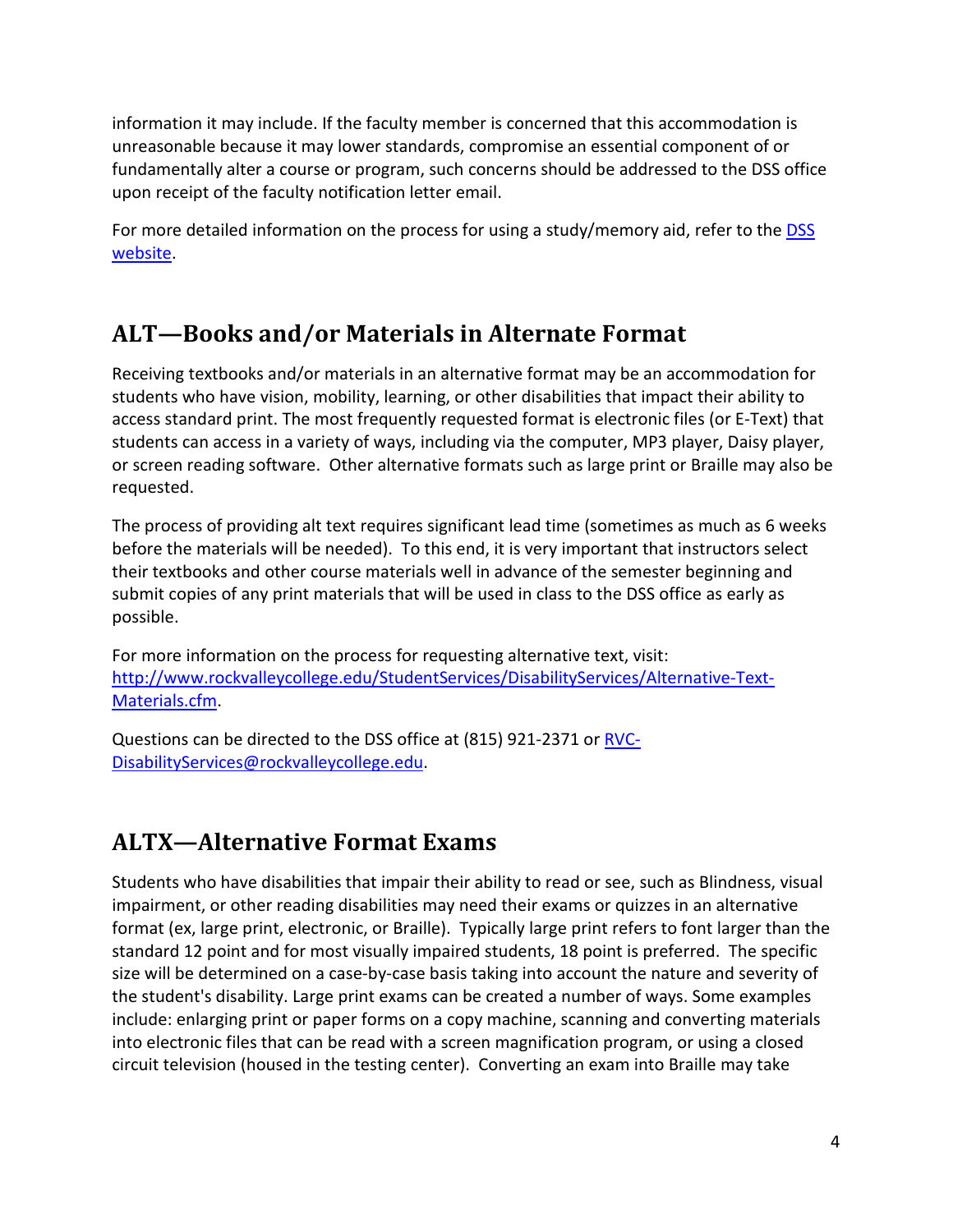significant lead time, so advance planning is necessary. Please contact the DSS office as early as possible to receive assistance in converting your exam(s) into an accessible format.

Please refer to the Testing Center guidelines for scheduling an exam with accommodations: [http://www.rockvalleycollege.edu/Admission/Testing/DisabilityTesting.cfm.](http://www.rockvalleycollege.edu/Admission/Testing/DisabilityTesting.cfm)

# <span id="page-4-0"></span>**ASST—Class/Lab Assistant**

Lab Assistants aid students with disabilities with the physical mechanics and dexterity requirements of lab activities, (e.g. lifting, pouring, writing, etc.) They work under the direction of the student and perform lab procedures in campus labs that the student may not be able to perform independently.

The specific duties performed by an assistant will depend on the symptoms and severity of the student's disability and the requirements of the course. Lab Assistants do not act as collaborators or tutors, nor are they a replacement for course material that may be missed due to an absence.

Generally, lab assistants are provided on a volunteer basis by students who are already enrolled in the course. If a student needs an assistant please help them to identify a student in class who may be able to help, or contact the DSS office at (815) 921-2371 or [RVC-](mailto:RVC-DisabilityServices@rockvalleycollege.edu)[DisabilityServices@rockvalleycollege.edu.](mailto:RVC-DisabilityServices@rockvalleycollege.edu)

# <span id="page-4-1"></span>**AT—Assistive Technology**

Special software or equipment, generally referred to as assistive technology (AT), is available to students with a variety of disabilities. AT products provide alternative ways for a student to access a program or service, complete a task, and/or to improve his/her efficiency by minimizing the effect(s) of the disability.

AT products can range from low-tech (e.g., an alternative keyboard or a magnifying glass) to high-tech (e.g., screen reading software or a digital tape recorder). Computers located throughout the campus have AT software installed. In addition, the DSS office has a large inventory of equipment that may be checked out by students on a loaner basis at no charge.

For more information on AT, please visit: [http://www.rockvalleycollege.edu/StudentServices/DisabilityServices/Tech-Resources.cfm.](http://www.rockvalleycollege.edu/StudentServices/DisabilityServices/Tech-Resources.cfm)

For information or technical assistance regarding assistive technology products, please contact Fred Williams at (815) 921-2355.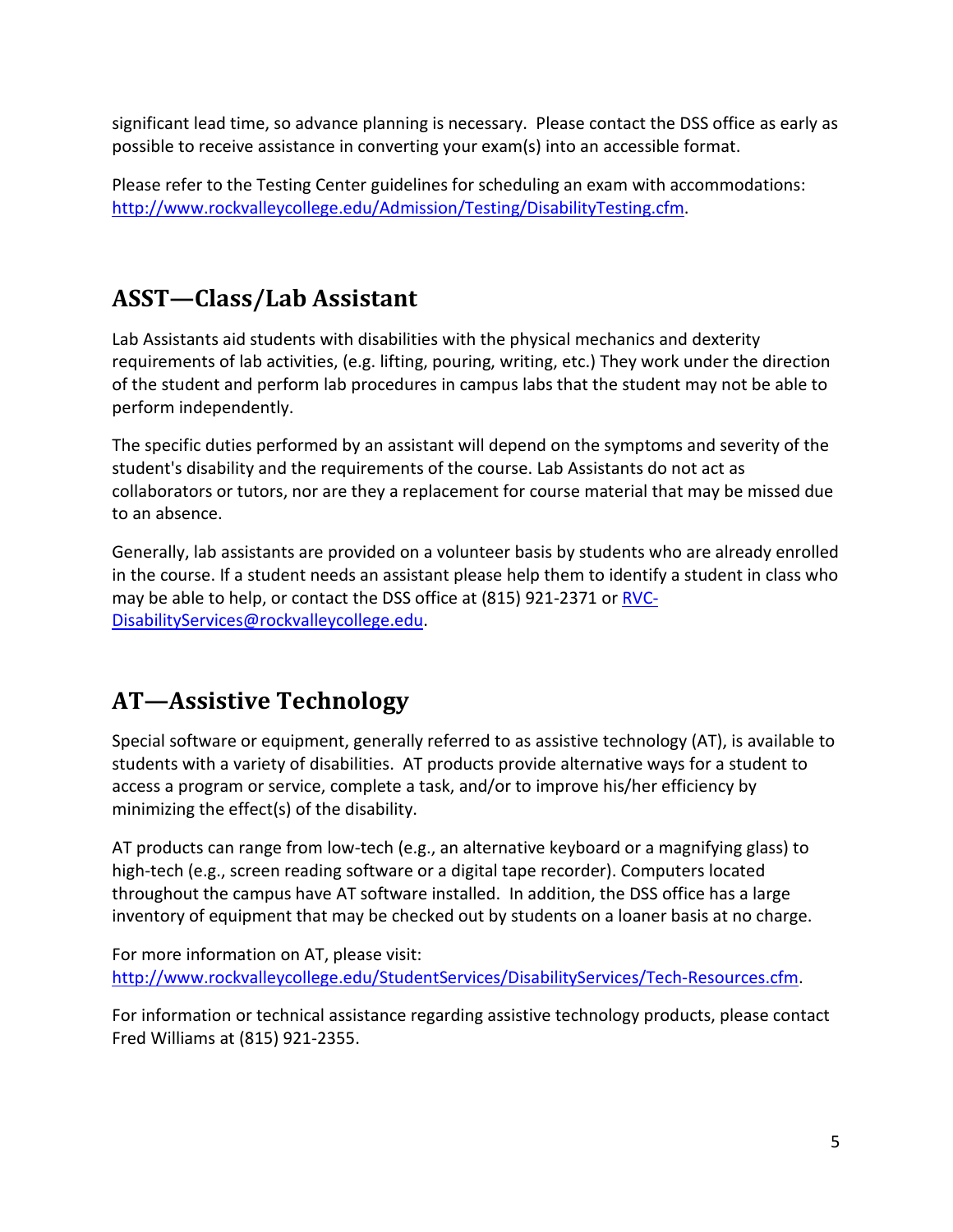# <span id="page-5-0"></span>**CALC—Calculator for exams or Work**

Under some circumstances, a simple calculator may be a reasonable accommodation for a student who experiences specific cognitive difficulties that would cause him/her problems with arithmetic comprehension or computation, and where the ability to add, subtract, multiply, or divide accurately is not considered a fundamental course requirement as determined by the professor and/or the academic department.

It is important to note that given these very specific conditions, it is entirely possible for a calculator to be allowable for some courses (or portions of a course), and not allowable for others. DSS will consider requests for use of a calculator on a case-by-case basis.

Faculty are responsible for contacting Disability Support Services (DSS) if they are concerned that the accommodation is unreasonable because of a belief that the accommodation will lower standards, compromise an essential component of or fundamentally alter a course or program.

# <span id="page-5-1"></span>**CAPT—Captioned Media**

In accordance with Federal Law, media that contains an audio component must include quality captions or subtitles to ensure equal access by individuals with disabilities. Requests for assistance with captioning media should be submitted online: [Request Media Captioning](https://www.rockvalleycollege.edu/Academics/Online/Requests-to-Caption-Videos.cfm)  [\(rockvalleycollege.edu\).](https://www.rockvalleycollege.edu/Academics/Online/Requests-to-Caption-Videos.cfm)

It should be noted that this is not the only option for obtaining quality captioned media, additional options can be found in the [FAQ link.](https://www.rockvalleycollege.edu/StudentServices/DisabilityServices/upload/FAQs-Media-Captioning.pdf)

Please contact Nathan Talan at (815) 921-4602 or [N.Talan@rockvalleycollege.edu](mailto:N.Talan@rockvalleycollege.edu) regarding any questions or assistance with captioning media.

# <span id="page-5-2"></span>**CART—Real Time Captioning**

Captioning refers to the provision of text or a written transcript for students who have trouble understanding or hearing lectures, in-class discussions, and other meetings.

Computer Aided Real Time (CART) captioning provides an instant, verbatim translation of spoken English into written English text, which is displayed on a laptop monitor in the classroom. This allows the student to read what is being said during the class session, both lecture and discussion. This is done by a captionist in the classroom who, using a stenograph or regular keyboard and special software, transforms what is said in the room into text, instantaneously creating a written transcript. There may be times when this service is provided by a remote captionist, who receives an audio signal from the room and relays the captioned text to the student through a website connection (laptop).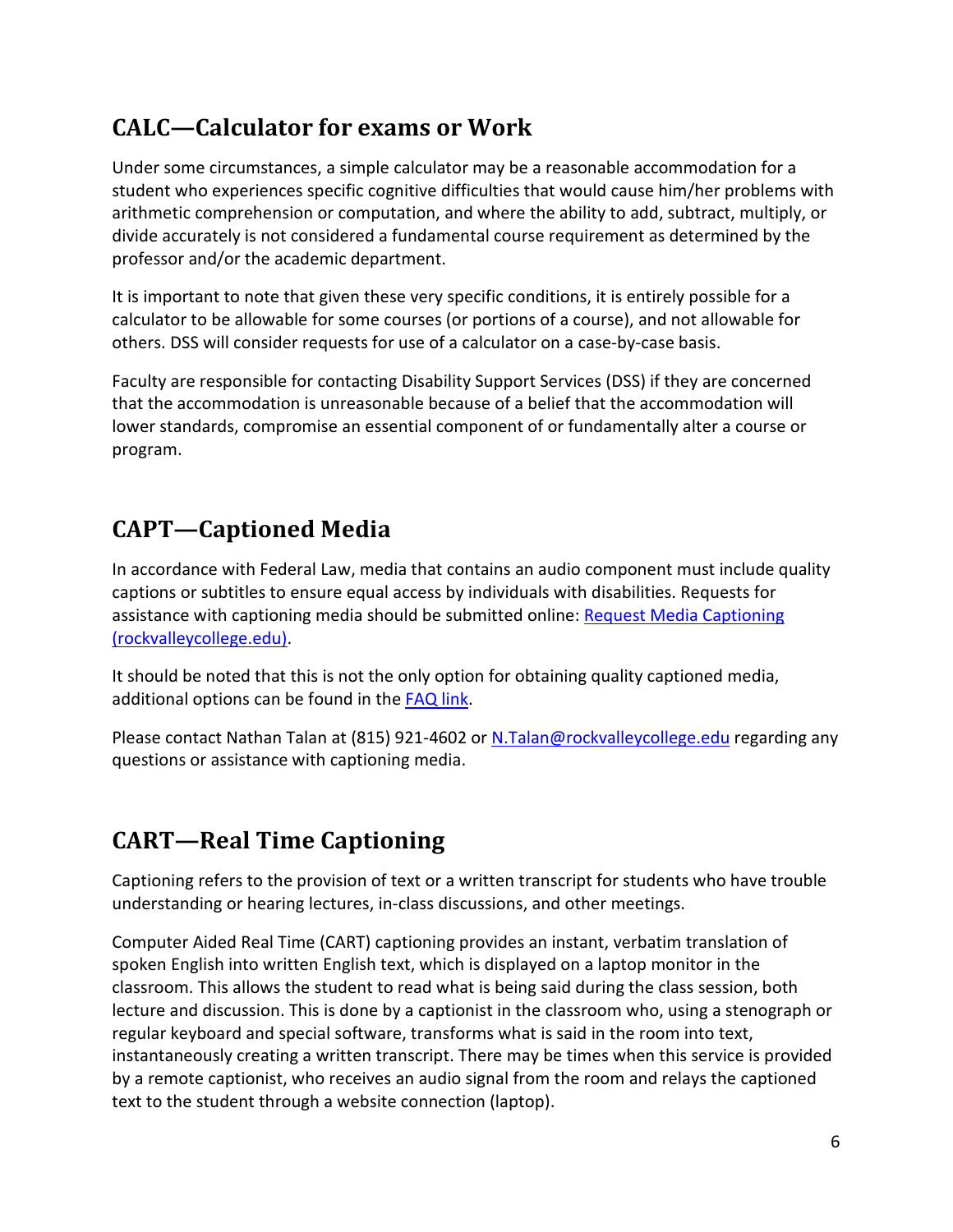All requests for real time captioning should be submitted online: [https://hood.accessiblelearning.com/RockValleyCollege/CustomRequest.aspx.](https://hood.accessiblelearning.com/RockValleyCollege/CustomRequest.aspx)

More information relating to using CART services can be found here: [http://www.rockvalleycollege.edu/StudentServices/DisabilityServices/Communication-](http://www.rockvalleycollege.edu/StudentServices/DisabilityServices/Communication-Services.cfm)[Services.cfm.](http://www.rockvalleycollege.edu/StudentServices/DisabilityServices/Communication-Services.cfm)

# <span id="page-6-0"></span>**CCTV—Closed Circuit Television**

The CCTV is an electronic device used by people with limited or low vision in reading printed text and viewing other forms of printed materials. It consists of two main components: a video camera and a TV screen. The primary function of the CCTV is to capture and magnify the image in order for the user to view it properly. The CCTV has controls that allow the user to change the magnification size and contrast of the colors on the screen.

RVC has a CCTV located in the Testing Center. To check on availability for a student to use the CCTV during an exam, please call (815) 921-2380.

# <span id="page-6-1"></span>**COMP—Use Computer for Extensive Written Exams or Work**

Some students with disabilities may need to use a computer for longer written assignments or essay exams. Using a computer allows these students the opportunity to avoid physical fatigue, have access to tools such as a spell checker or dictionary (if approved), and/or to provide legible, better-organized answers to essays. Students using computers in the Testing Center for exams will generally be required to use one of the facility's computers, and not a laptop (unless an exception is approved by the Testing Center Manager.)

Faculty are responsible for contacting Disability Support Services (DSS) if they are concerned that this accommodation is unreasonable because of a belief that the accommodation will lower standards, compromise an essential component of or fundamentally alter a course or program.

#### <span id="page-6-2"></span>**CSUB—Course Substitution**

Some courses, such as math or foreign language, may create barriers to a student's learning based on their disability. In these situations, a student may request a course substitution (essentially an exchange of one course for another). Typically only courses determined by the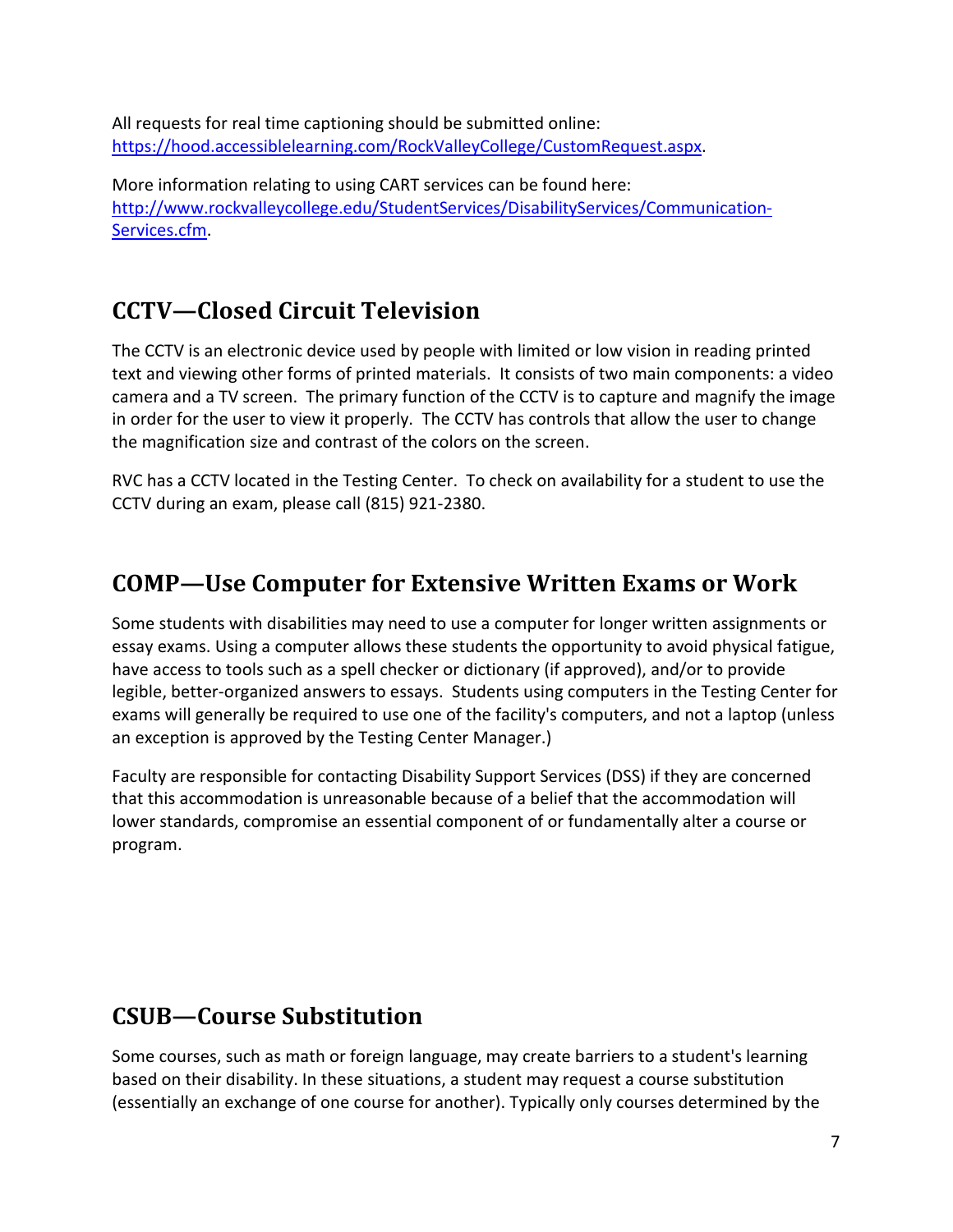College to be non-essential to a program of study may be substituted, but all requests must be evaluated on a case-by-case basis. Any student wishing to request a course substitution should contact the DSS office at (815) 921-2371 or [Email.](mailto:RVC-DisabilityServices@rockvalleycollege.edu) The DSS staff will work in collaboration with the appropriate academic division to determine whether a substitution is appropriate and/or whether any other alternative options exist. Faculty or academic departments should be prepared to explain what a graduate is demonstrating/walking away with, by having met the core math requirement, and whether there are other courses that could fulfill those requirements or objectives.

# <span id="page-7-0"></span>**DESC—Audio Descriptions for Media**

People with visual impairments are unable to see the images (moving or static) in a video. They can miss important information or context setting clues because they are only able to listen to the accompanying audio. Providing text or [audio descriptions](https://www.pearson.com/accessibility-guidelines/glossary.html#a) of visual components can help users access and understand the content in its entirety.

A media file with both audio and visual content will need an additional audio track added to describe what is happening visually in the media. An additional narration soundtrack (an audio description) should describe important visual details that cannot be understood from the main soundtrack alone, such as information about actions, characters, scene changes, on-screen text, and other important visual content.

To make a request or for assistance with creating audio descriptions, please contact [N.Talan@rockvalleycollege.edu.](mailto:N.Talan@rockvalleycollege.edu)

# <span id="page-7-1"></span>**DSFR—Reduced Distraction Room**

A reduced distraction testing environment may be necessary for some students with disabilities such as Attention Deficit Hyperactivity Disorder, Learning Disabilities, Tourette's Syndrome, Generalized Anxiety Disorders and other psychiatric illnesses. Students may be easily distracted by auditory stimuli (ex., other students coming and going from the exam, turning pages, or coughing), visual distracters (ex., posters, messy bookshelves or bulletin boards), internal distracters (ex., having to work hard to keep their thoughts on task) or a combination of the above.

In addition to reducing environmental stimuli that could be problematic, some students request a reduced distraction room so that they have a private space to speak aloud, move around or do relaxation exercises as needed. In addition, a private, quiet room may be necessary for students who require audio exams, or need white noise or music to assist them with concentration.

Where students take their exams may vary depending on multiple factors, therefore it is important that faculty consult with the student to determine the best possible option. If the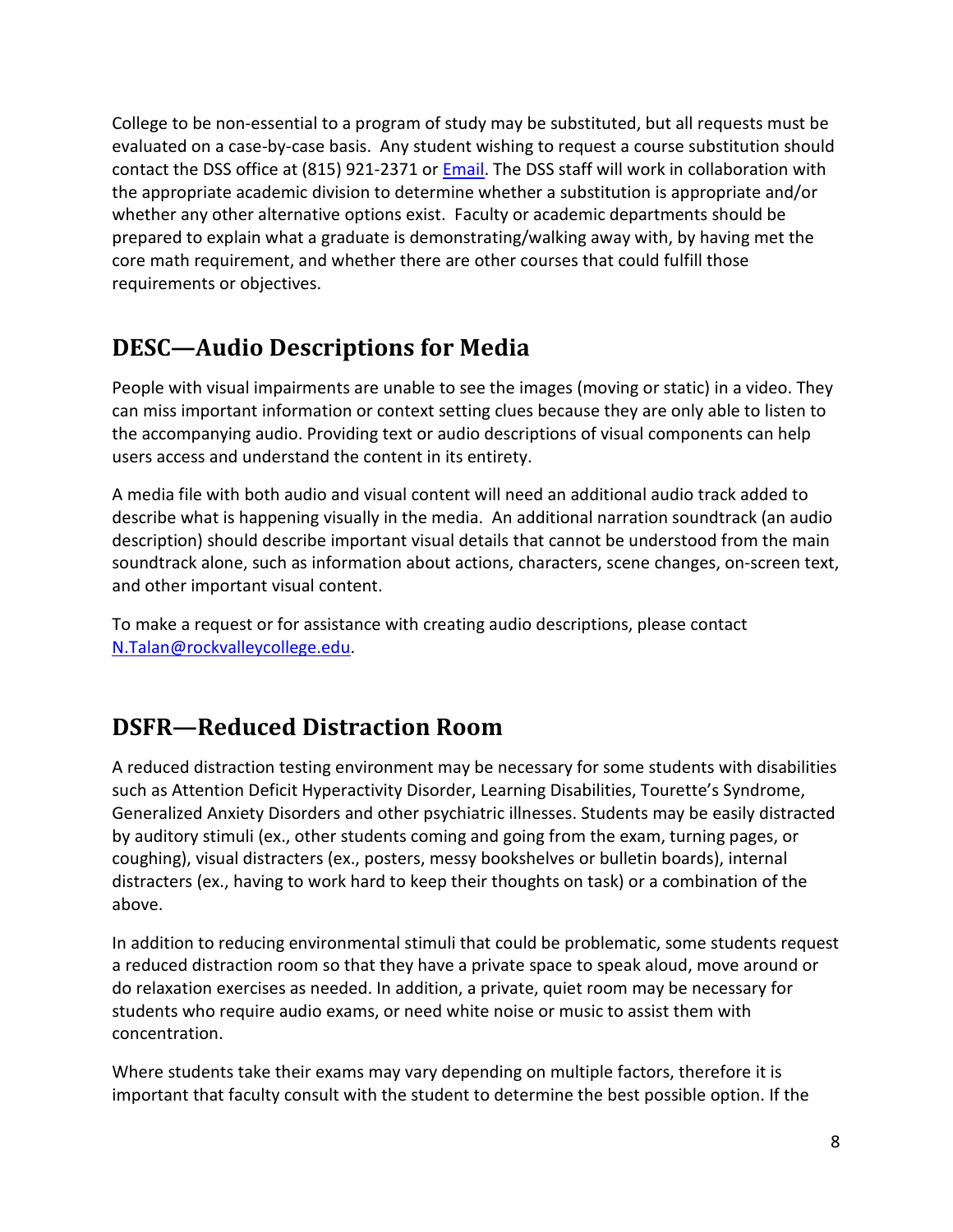student's preference cannot be honored, another equally effective alternative must be recommended. Please refer to the Testing Center guidelines for scheduling exams with a reduced distraction room as an accommodation:

[http://www.rockvalleycollege.edu/Admission/Testing/DisabilityTesting.cfm.](http://www.rockvalleycollege.edu/Admission/Testing/DisabilityTesting.cfm)

#### <span id="page-8-0"></span>**EMER—In the event of an emergency**

Some students have a disability that may require some form of medical attention or assistance. The student is typically encouraged to share with you any specific information which he/she feels may be appropriate or necessary in regards to the context of their condition and need for assistance.

Please remember that the standard College procedure for any emergency (medical or otherwise) is to immediately call 911. The responders will assess the situation and determine an appropriate plan of action. If you have any questions please feel free to contact the Disability Services office at (815) 921-2371 or [Email.](mailto:RVC-DisabilityServices@rockvalleycollege.edu.)

#### <span id="page-8-1"></span>**EVAC— Evacuation Assistance Required**

Some students (particularly those who have mobility and sensory disabilities) may require assistance with evacuating a building in the event of an emergency. Whenever it is possible and safe to do so, faculty should assist the student with exiting the building. In situations where it is not safe to evacuate a student, or in situations where the student cannot evacuate themselves (ex., the student uses a wheelchair), the student should be directed to the nearest area of rescue assistance to await further instructions and/or the arrival of emergency personnel.

Faculty should be familiar with the designated areas of rescue assistance in their respective building as well as identified escape routes. In addition, it is recommended that faculty be trained on using an Evac-Chair in the event of an emergency. Chairs are located in each building at the top of the stairwell and can be used to move individuals who cannot evacuate themselves down the stairs. Faculty who have general questions regarding emergency preparedness or who would like to receive training on using the Evac-Chairs should contact the RVC Campus Police department at (815) 921-4350. Specific disability-related emergency preparedness questions should be directed to the Disability Support Services office at (815) 921-2371.

# <span id="page-8-2"></span>**EXTM—Extended Time to Complete Exams and Quizzes - 1.5x**

One of the most typical accommodations is extended time for exams. This accommodation applies to any test or quiz that is administered for a course or program. The amount of time authorized is determined on an individual basis taking into account the nature and severity of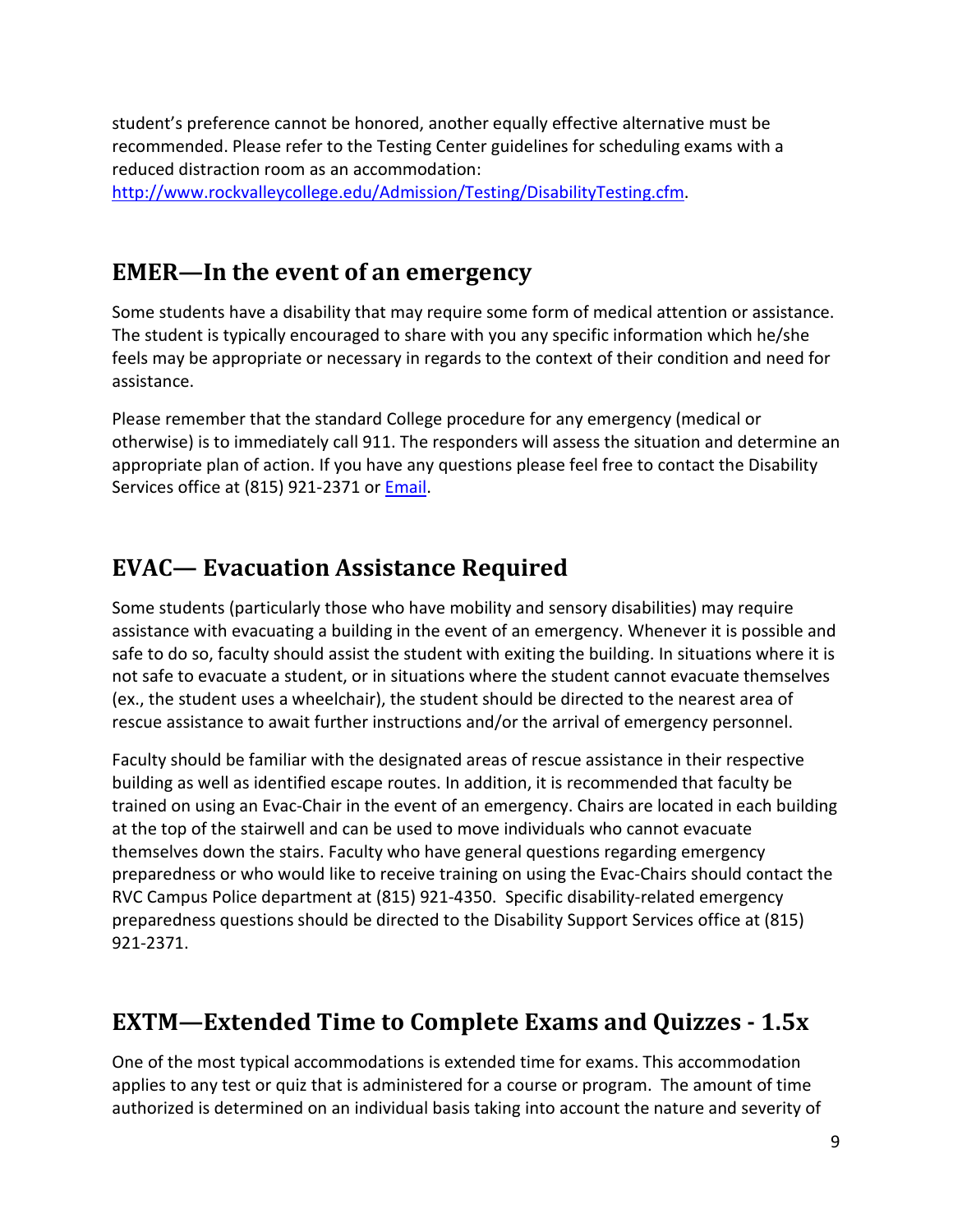the student's impairment. This student has been approved for "time and one-half" (1.5x) based on standard exam time.

It is important that the student and instructor jointly, and as proactively as possible, discuss the date, time, and location in which the exam/quiz will be taken. Generally, students utilizing extended time will take their exam/quiz at the same time the rest of the class is testing. However, time extensions may be provided several ways (ex., by allowing a student extended time directly before or immediately after a scheduled exam/quiz time, during instructor's office hours, or at any other mutually agreed upon time). Where students take their exams may vary depending on multiple factors, therefore it is important that faculty consult with the student to determine the best possible option. If the student's preference cannot be honored, another equally effective alternative must be recommended. The student and instructor should consult together to determine the plan for implementation.

Please refer to the Testing Center guidelines for scheduling an exam with extended time as an accommodation: [http://www.rockvalleycollege.edu/Admission/Testing/DisabilityTesting.cfm.](http://www.rockvalleycollege.edu/Admission/Testing/DisabilityTesting.cfm)

# <span id="page-9-0"></span>**EXTM—Extended Time to Complete Exams and Quizzes - 2.0x**

One of the most typical accommodations is extended time for exams. This accommodation applies to any test or quiz that is administered for a course or program. The amount of time authorized is determined on an individual basis taking into account the nature and severity of the student's impairment. This student has been approved for "double time" (2.0x) based on standard exam time.

It is important that the student and instructor jointly, and as proactively as possible, discuss the date, time, and location in which the exam/quiz will be taken. Generally, students utilizing extended time will take their exam/quiz at the same time the rest of the class is testing. However, time extensions may be provided several ways (ex., by allowing a student extended time directly before or immediately after a scheduled exam/quiz time, during instructor's office hours, or at any other mutually agreed upon time). Where students take their exams may vary depending on multiple factors, therefore it is important that faculty consult with the student to determine the best possible option. If the student's preference cannot be honored, another equally effective alternative must be recommended. The student and instructor should consult together to determine the plan for implementation.

Please refer to the Testing Center guidelines for scheduling an exam with extended time as an accommodation: [http://www.rockvalleycollege.edu/Admission/Testing/DisabilityTesting.cfm.](http://www.rockvalleycollege.edu/Admission/Testing/DisabilityTesting.cfm)

# <span id="page-9-1"></span>**LAPT—Laptop Computer**

The use of a laptop computer may be an appropriate accommodation for students who have difficulty with information processing, processing speed, manual dexterity, or another factor that makes it challenging to participate in or contribute to a course. Students are responsible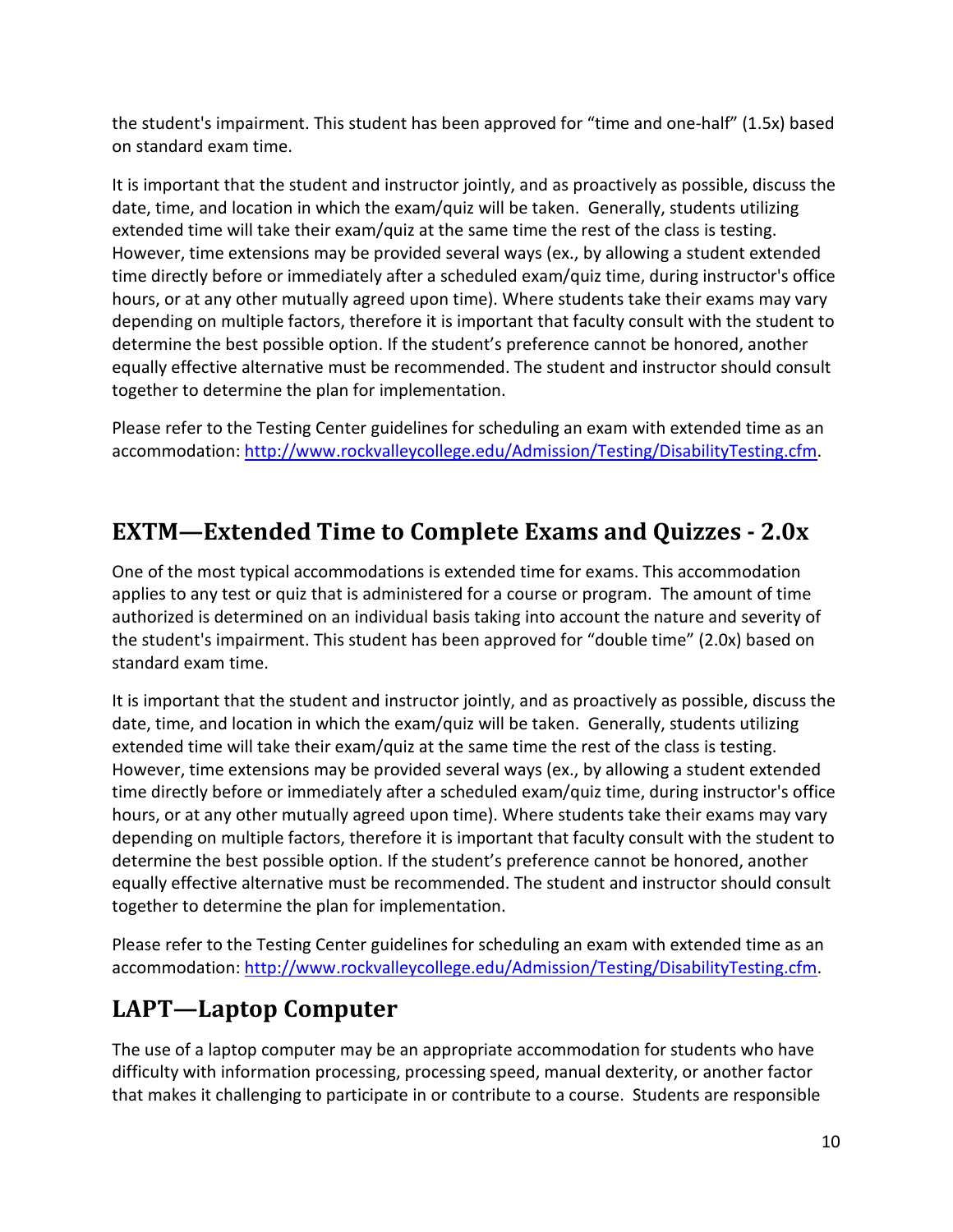for providing their own laptop and may only use the laptop for academic purposes specifically related to the course where it is being used.

# <span id="page-10-0"></span>**LGHT—Special Lighting**

Lighting accommodations may be requested by students who have specific disabilities such as vision loss, migraines or seizure disorders. Specific lighting modifications while testing could assist in minimizing triggers, increasing focus/concentration, and reducing discomfort. Some examples of modifications may include: adding fluorescent light filters to existing fluorescent lights to create a more natural lighting, dimming or changing lighting completely in the testing environment, providing an anti-glare filter for a computer monitor, relocating to a private area to allow for more appropriate lighting, allowing student to wear sunglasses or anti-glare glasses in the testing environment.

Please refer to the Testing Center guidelines for scheduling an exam with accommodations: [http://www.rockvalleycollege.edu/Admission/Testing/DisabilityTesting.cfm.](http://www.rockvalleycollege.edu/Admission/Testing/DisabilityTesting.cfm)

#### <span id="page-10-1"></span>**LIST—Assistive Listening Devices**

Assistive Listening Devices can have a major impact on an individual's academic performance by improving the listening environment for students with hearing loss. Many students who use hearing aids effectively in quiet environments have a difficult time following information presented in large college classrooms. In the classroom, the instructor's voice is competing with background noise, room echo, and distance. Therefore, the intelligibility of the instructor's voice is degraded by the poor room acoustics as well as the hearing loss. Most Assistive Listening Device systems (ALDs) use a microphone/transmitter positioned close to the instructor's mouth to send the instructor's voice through the air or by cable to the receiver worn by the student. By placing the microphone close to the instructor's mouth, ALDs can provide clear sound over distances, eliminate echoes, and reduce surrounding noises.

ALDs utilize different technologies and are typically either wireless or wired. Wireless ALDs make use of radio frequencies, light rays, or magnetic inductive energy to transmit sound. Hardwired ALDs use direct electrical connection to transmit the auditory signal. Each system has special features, capabilities, advantages, and disadvantages, and the specific model recommended would be determined in consultation with the student.

Students using ALDs typically would utilize a receiver and provide the instructor with a wireless lapel microphone and some basic training on its use. For information or additional assistance regarding using an ALD in your classroom, please contact Fred Williams at x2355.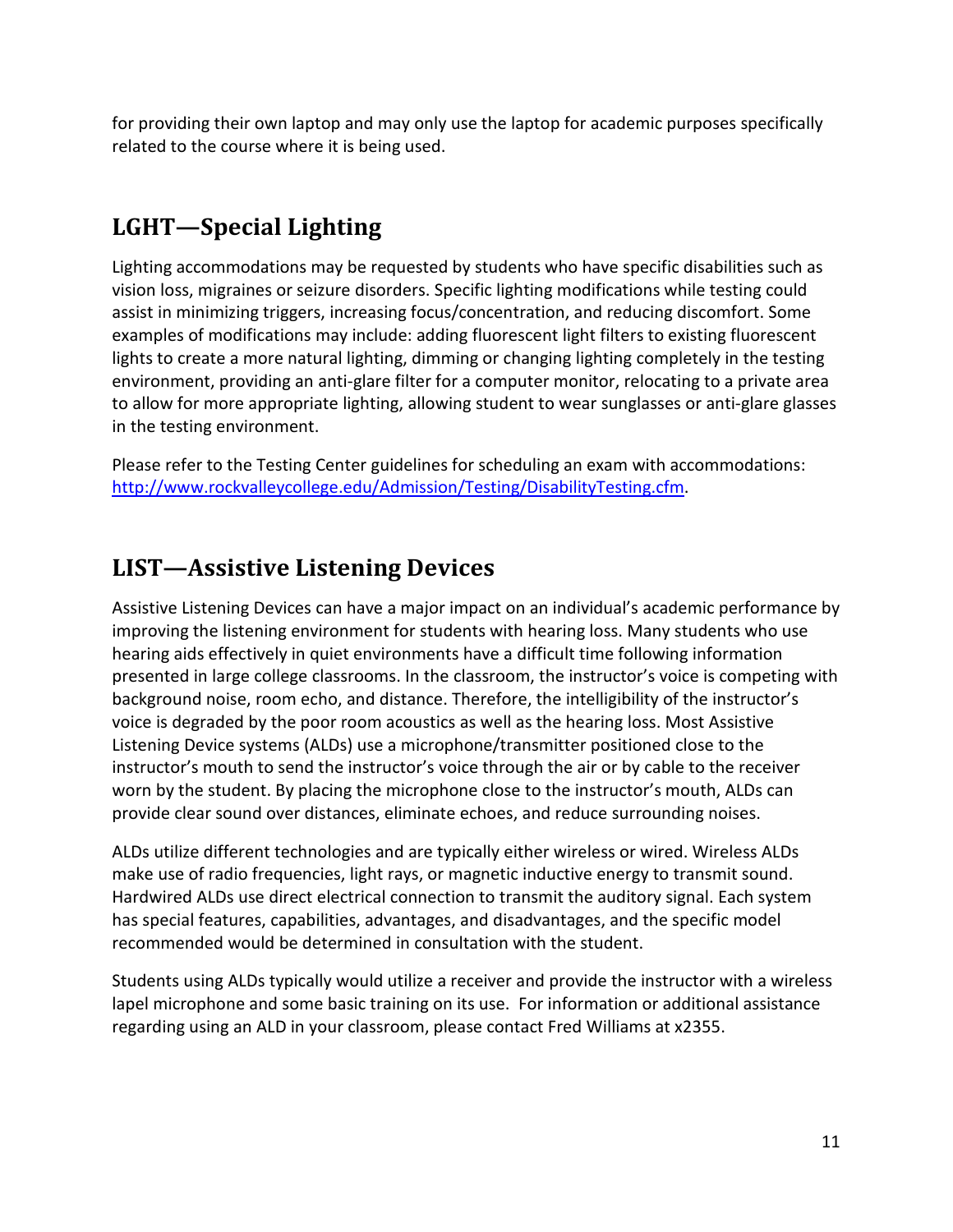# <span id="page-11-0"></span>**LIVE—Livescribe (Smart) Pen**

A Livescribe or Smartpen captures everything that is written and spoken. Inside the pen is a camera that takes a picture of the notes as they are written. The student records notes on a special Livescribe notebook which uses regular paper printed with a unique pattern of tiny micro-dots. This pattern is called DPS and works like a GPS for the smartpen. The smartpen's high-speed infrared camera reads the dot-pattern, which enables a wide range of digital functionalities and paper-based applications. Students can go back after class and listen to any part of the audio recording by tapping anywhere on the written notes.

The DSS office has Smartpens available for students to check out on a loaner basis. To inquire about availability or to get more information, please contact Fred Williams at (815) 921-2355 or [F.Williams@rockvalleycollege.edu.](mailto:F.Williams@rockvalleycollege.edu)

# <span id="page-11-1"></span>**NOTE—Note Taking Assistance**

Assistance with note taking is an accommodation that may benefit students who need to focus their attention and concentration on listening, or who find taking notes difficult due to a physical, visual, learning, or hearing limitation. Students should take an active role in attempting to secure a note taker, and in asking their instructor for assistance, when necessary.

Volunteer note-takers are typically peers in the student's class. Instructors can assist with obtaining a Note-taker by: 1) making an announcement when class begins or 2) asking another student in the class, who is reliable and has good note-taking skills, to take notes. The DSS office has carbonless note taking paper available for note takers to request as needed. In situations where a note taker cannot be recruited by the above means, please contact the DSS office for assistance at x-2371.

If a student lets you know that he/she is willing to serve as a note taker for a student with a disability, please be sure the student knows who he/she would be taking notes for, and direct the note taker to the DSS office where they can receive further instruction.

More information on note taking as an accommodation can be found at: https://www.rockvalleycollege.edu/StudentServices/DisabilityServices/upload/Note-Taking-Assistance.pdf.

If you or the student have any concerns regarding utilizing a note taker, please contact the Disability Services office at (815) 921-2371 o[r RVC-DisabilityServices@rockvalleycollege.edu.](mailto:RVC-DisabilityServices@rockvalleycollege.edu)

# <span id="page-11-2"></span>**OACD—Other Academic accommodations**

Other accommodations refer to those services or accommodations that are "non-standard" or unique in nature, such as a reduced course load, course waivers, or accommodations that are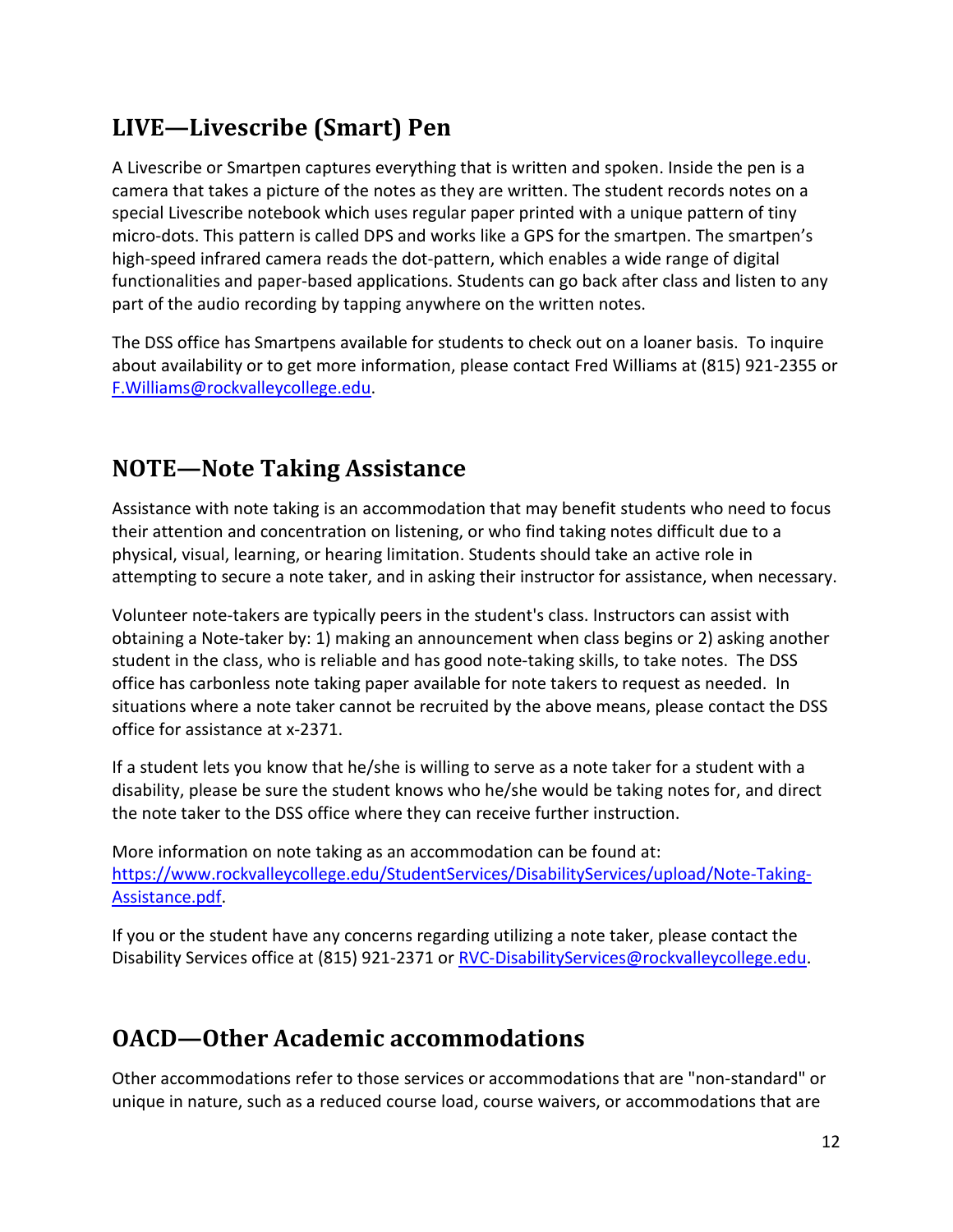highly individualized to a specific student's needs and circumstances. These accommodations are determined on a case-by-case basis taking into account the student's documentation, the nature and severity of the disability, and specific barriers that exist.

When other accommodations apply to a student, **these will be noted on the bottom of the accommodation notification**.

Please contact the DSS office with any questions or concerns regarding accommodations: [RVC-](mailto:RVC-DisabilityServices@rockvalleycollege.edu)[DisabilityServices@rockvalleycollege.edu](mailto:RVC-DisabilityServices@rockvalleycollege.edu) or (815) 921-2371.

# <span id="page-12-0"></span>**OCLS—Other Classroom accommodations**

Other accommodations refer to those services or accommodations that are "non-standard" in nature, and which apply to the classroom environment. Some examples include use of a particular type of technology, need for student to exit the classroom if needed, need for instructor to face the class when speaking, use of a lab assistant, or other accommodations that are highly individualized to a specific student's needs and circumstances. These accommodations are determined on a case-by-case basis taking into account the student's documentation, the nature and severity of the disability, and specific barriers that exist.

When other accommodations apply to a student, **these will be noted on the bottom of the accommodation notification.** 

Questions or concerns regarding classroom accommodations should be directed to the DSS office: [RVC-DisabilityServices@rockvalleycollege.edu](mailto:RVC-DisabilityServices@rockvalleycollege.edu) or (815) 921-2371.

#### <span id="page-12-1"></span>**OEXM—Other Exam accommodations**

Other accommodations refer to those services or accommodations that are "non-standard" or unique in nature, and which apply to the testing environment. Some examples include use of a particular type of technology, need for student to take breaks if needed, use of a noise machine, or other accommodations that are highly individualized to a specific student's needs and circumstances. These accommodations are determined on a case-by-case basis taking into account the student's documentation, the nature and severity of the disability, and specific barriers that exist.

When other accommodations apply to a student, **these will be noted on the bottom of the accommodation notification**.

Questions or concerns regarding accommodations for testing should be directed to the Testing Center: (815) 921-2380 or the DSS office[: Email](mailto:RVC-DisabilityServices@rockvalleycollege.edu) or (815) 921-2371.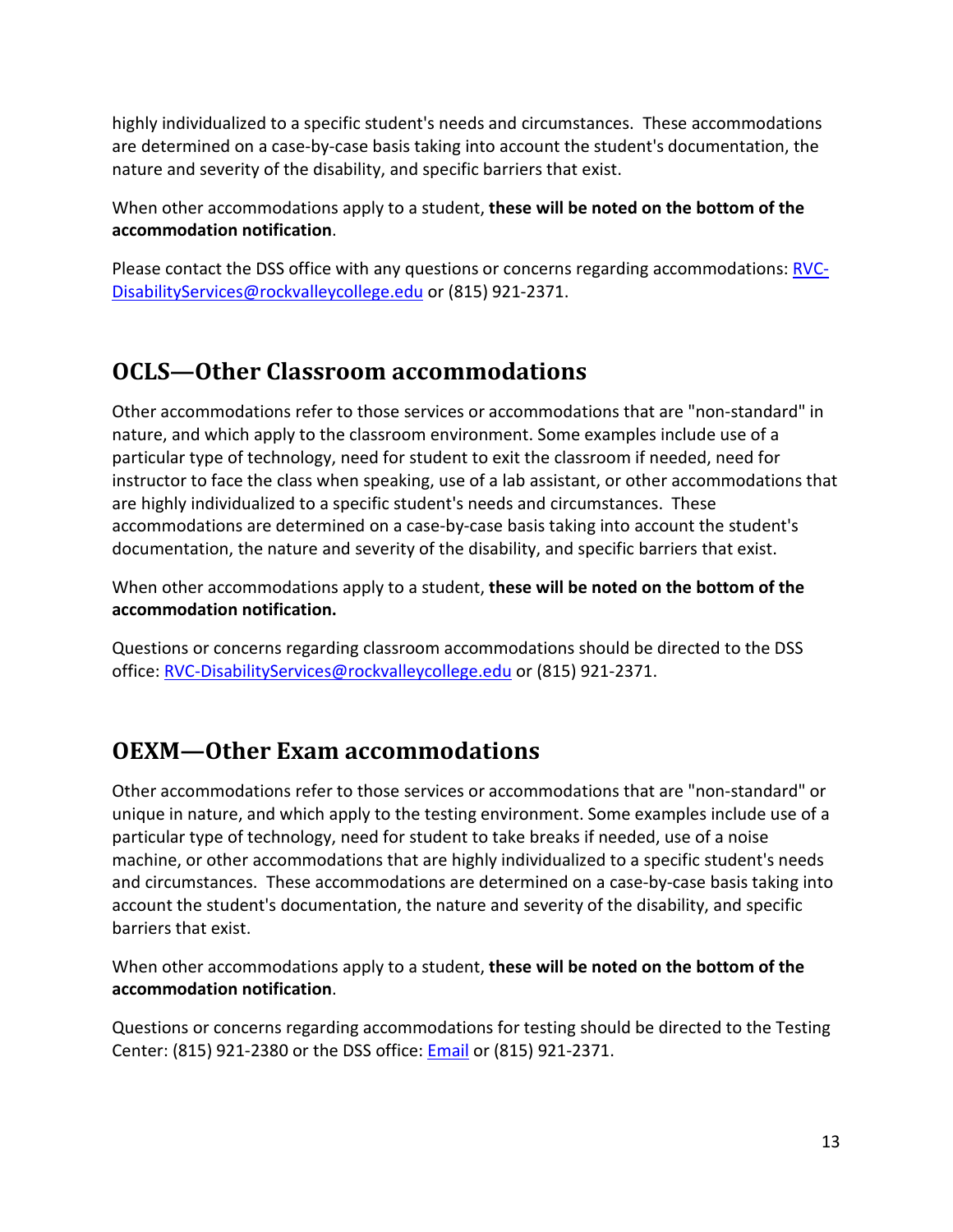# <span id="page-13-0"></span>**PPT—Copies of PowerPoints or other Lecture Materials**

Having access to copies of PowerPoint slides, instructor notes, or other supplemental lecture materials may benefit students who need to focus their attention and concentration on listening, or who find taking notes difficult due to a physical, visual, learning, or hearing limitation. Sometimes it may be determined that the student may benefit from having a note taker, but this is not always the most effective or appropriate option.

Faculty should contact Disability Support Services (DSS) if they are concerned that the accommodation is unreasonable because of a belief that the accommodation will lower standards or fundamentally alter a course or program.

If copies of PowerPoints are unavailable, or deemed not appropriate, the student and instructor should engage in a collaborative process for determining other equally effective alternatives for providing access to the course content.

# <span id="page-13-1"></span>**PREG—Priority Registration**

Students may, in some cases, need to register for classes ahead of the open registration times. This accommodation is determined on a case-by-case, semester by semester basis. The student is responsible for registering for their class(es) on the designated date, which generally falls on the 2nd day of the College's established priority registration period.

Some examples of where priority registration may be appropriate include: a blind student who needs to register early in order to obtain materials in an alternative format, a physically disabled student who needs to register in a particular section of a class due to its location, or a student with a disability who needs a final course to complete degree requirements and who needs special accommodations to participate in/complete this course.

Additional information on priority registration can be found at: <http://www.rockvalleycollege.edu/StudentServices/DisabilityServices/Priority-Registration.cfm>

# <span id="page-13-2"></span>**RCL—Reduced Course Load**

Students who cannot carry a full time academic load (12 credits or more) may opt for a reduction in their schedule. This reduction may allow a greater opportunity for academic success by allowing the student to devote his/her attention, time, energy, and resources towards a course load that is less demanding.

More information on requesting a reduced course load can be found at: [Link: [http://www.rockvalleycollege.edu/StudentServices/DisabilityServices/Reduced-Course-](http://www.rockvalleycollege.edu/StudentServices/DisabilityServices/Reduced-Course-Load.cfm)[Load.cfm\]](http://www.rockvalleycollege.edu/StudentServices/DisabilityServices/Reduced-Course-Load.cfm)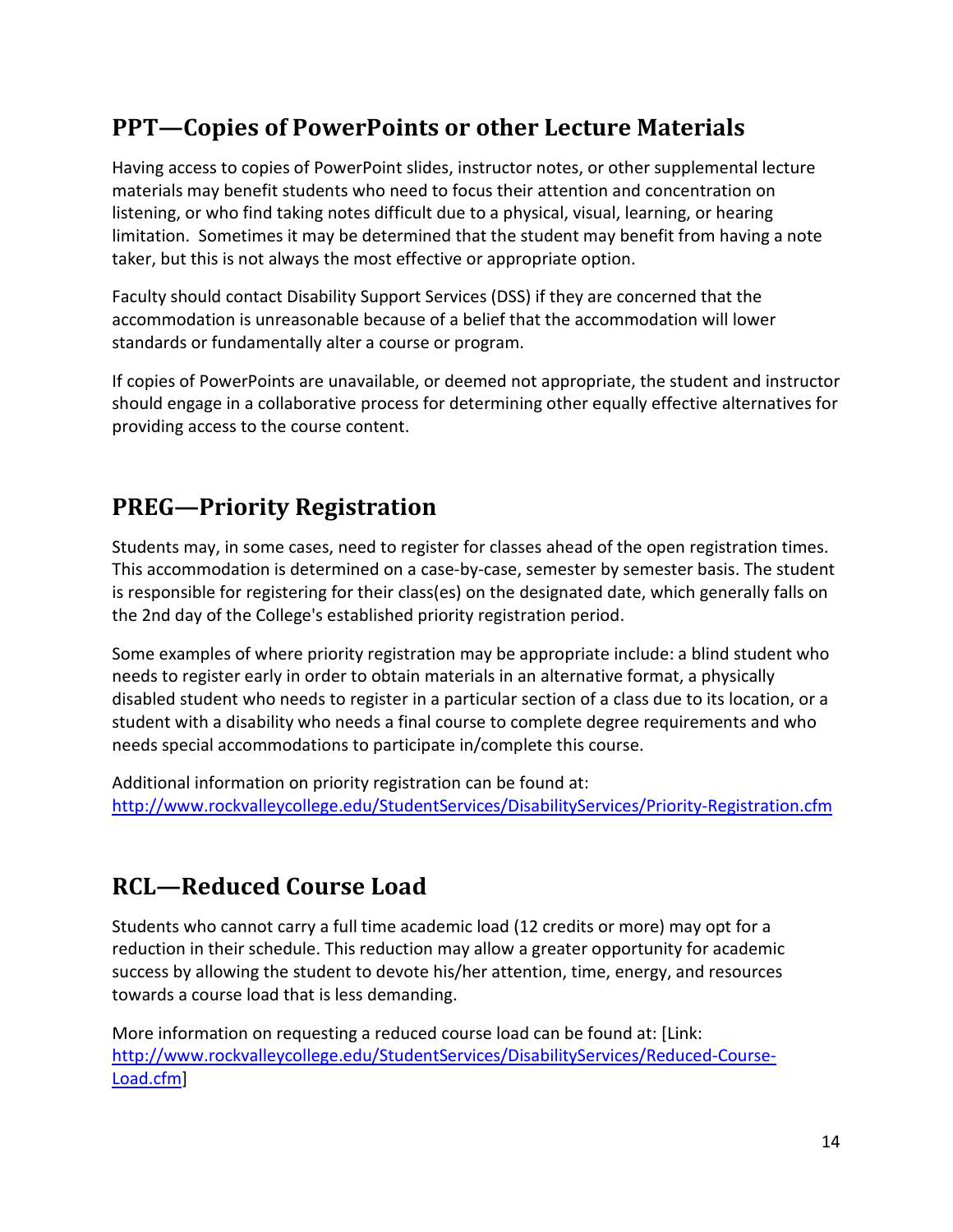### <span id="page-14-0"></span>**REDR—Reader/Audio Exams**

Some students process and comprehend information better when it is presented in an auditory format. A "Reader" is a person (generally a staff member in the testing center) who reads exams aloud to students who cannot access the written text in which it is normally presented. The purpose of the reader is to allow the student with a disability a greater opportunity to demonstrate his/her skill level without being impacted by the disability. A reader does not interpret, re-word, or explain the test. They read only the test directions, questions (exactly as they appear on the exam form), and answer choices to the test-taker.

Students who have a reader as an accommodation may gain access to the course/exam content in audio form via several options, which include: having a human reader (proctor from the testing center), using text to speech software (e.g., Kurzweil 3000), and/or cassette tape (e.g., for the Accuplacer placement test). The format recommended will be determined by considering the student's disability, their skill level, and available resources.

Please refer to the Testing Center guidelines for scheduling an exam with accommodations: [http://www.rockvalleycollege.edu/Admission/Testing/DisabilityTesting.cfm.](http://www.rockvalleycollege.edu/Admission/Testing/DisabilityTesting.cfm)

#### <span id="page-14-1"></span>**SCRB—Scribe to record for exams**

A "Scribe" is a person who records (in writing) the oral answers of students' exam questions. The use of a scribe means that a student who is incapable of writing by reason of his or her disability will orally dictate answers to exam questions to a designated person (generally a proctor in the testing center) who will in-turn write those questions exactly as they are heard. Scribes write down verbatim what the student has dictated, and are not responsible for organizing, paraphrasing, or editing the student's thoughts into a final draft.

Please refer to the Testing Center guidelines for scheduling an exam with accommodations: [http://www.rockvalleycollege.edu/Admission/Testing/DisabilityTesting.cfm.](http://www.rockvalleycollege.edu/Admission/Testing/DisabilityTesting.cfm)

# <span id="page-14-2"></span>**SEAT—Preferential seating**

This accommodation is provided to students for many different reasons. A student with a visual impairment may request preferential seating at the front of the classroom to better see the slides, overheads, or chalkboard. Students with hearing impairments may request a specific seating location to better hear the instructor or to accommodate their Sign Language interpreter. And a student with anxiety or a medical condition may request preferential seating near the door, should they have an attack or need to quickly leave the room.

The particular seating preferences of the student will be noted on his/her accommodation notification- generally at the bottom of the form in the notes section.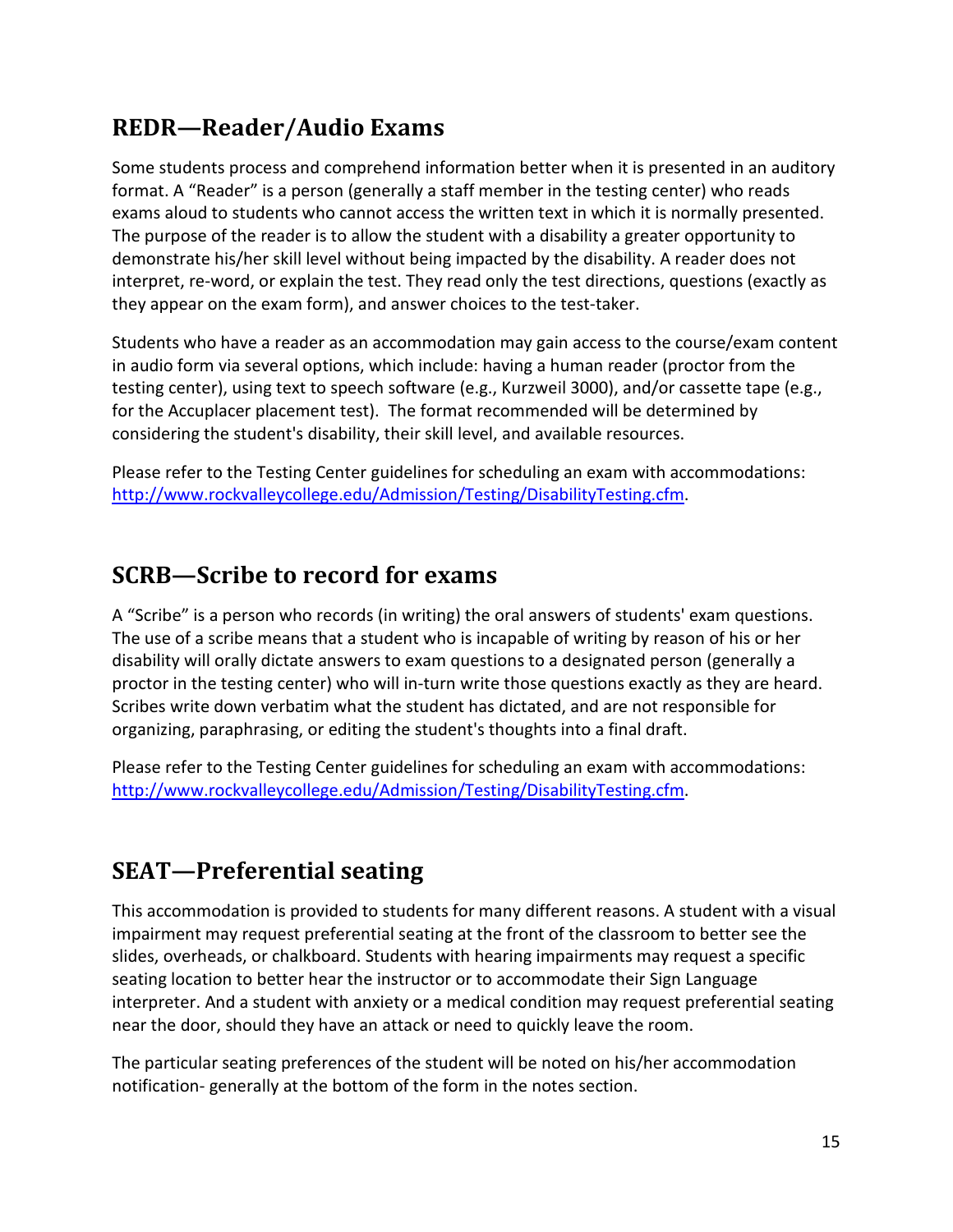#### <span id="page-15-0"></span>**SERV—Service Animal**

Rock Valley College recognizes the importance of allowing people with disabilities who require the use of service animals to receive the benefit of the work or tasks provided by such animals while on campus.

#### **Service Animals**

A service animal is a dog (or in some situations, a miniature horse) as identified by the Americans with Disabilities Act (ADA) that are trained to do a task(s) or service directly related to a disability. Service animals have received specialized training to perform work or tasks for their handler. Service animals are allowed access to all areas that are open to the public or to students.

Service animals, while allowed in all areas of campus accessible to students, must be under their handler's control at all times.

A faculty or a staff member may not inquire about the nature or extent of a student's disability, but may ask (**only**) the following questions when it is not readily apparent that the animal is a service animal:

- 1. Is the dog/horse required because of a disability? And, if so;
- 2. What work or tasks has the dog/horse been trained to perform?

#### **Assistance Animals**

An assistance animal is an animal that provides emotional support, comfort or companionship. Assistance animals are not required to have formal training. Assistance animals or Emotional Support animals are not considered service animals under the Americans with Disabilities Act and therefore are not permitted on campus.

For additional information, please see the complete [RVC Policy](https://www.rockvalleycollege.edu/StudentServices/DisabilityServices/upload/Service-Animals.pdf) on service animals.

#### <span id="page-15-1"></span>**SPEL—Use of spell check/dictionary/word processor for written work**

Correct spelling at the College level is expected of all students. However, students with a specific learning disability which impacts spelling may be eligible to receive a reasonable accommodation for in-class assignments and exams. Typical accommodations may include spell-check devices, a word processor, or not penalizing a student for spelling errors. It is important to note that often the degree of flexibility allowed is dependent on the specific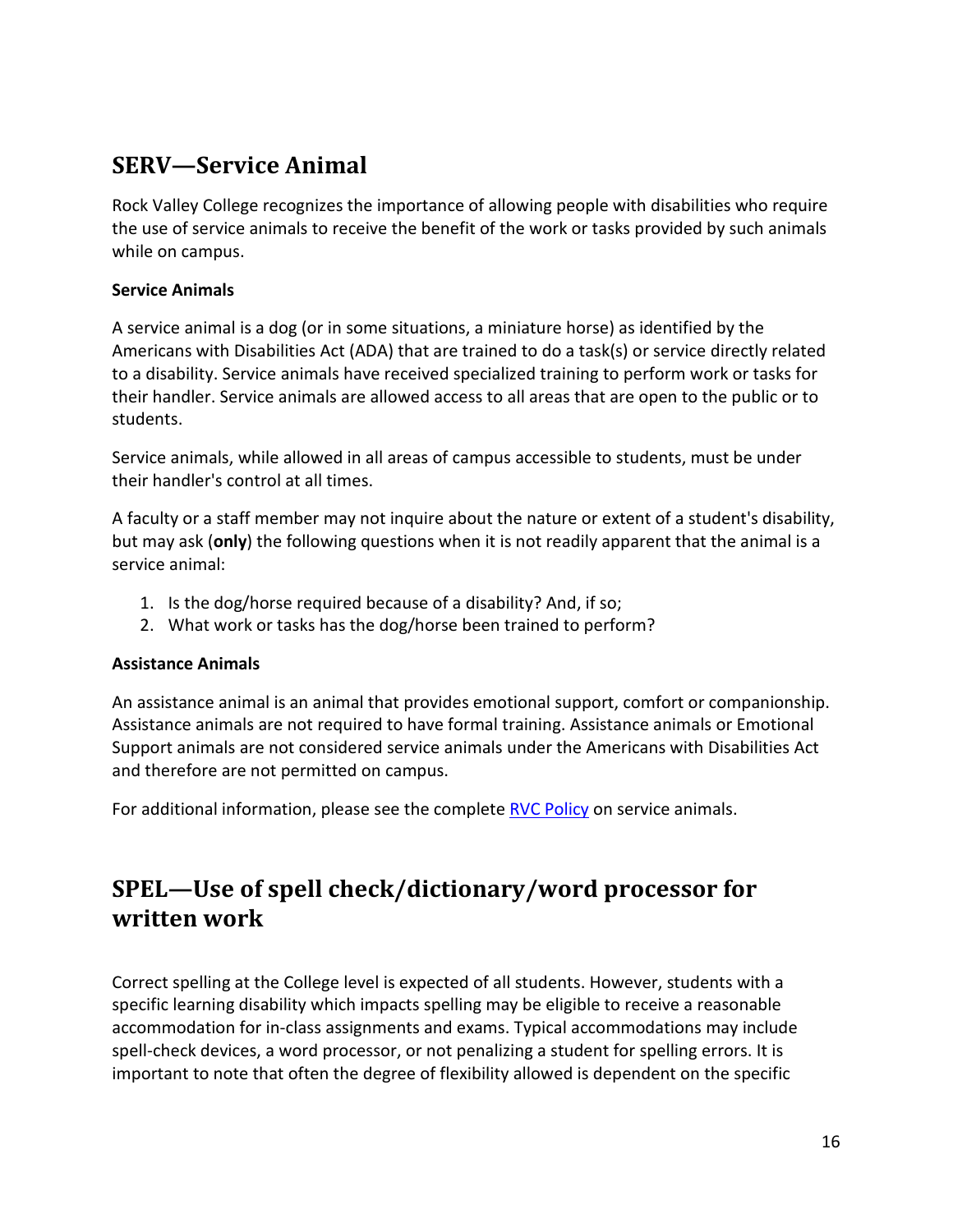course standards and essential requirements, thus it should be determined on a case-by-case basis.

Faculty should contact Disability Support Services (DSS) if they are concerned that this accommodation is unreasonable because of a belief that the accommodation will lower standards, compromise an essential component of or fundamentally alter a course or program.

# <span id="page-16-0"></span>**TERP—Sign Language Interpreter**

Sign language interpreters are professionals who facilitate communication between hearing individuals and Deaf or hard-of hearing students. Interpreters must be able to listen to another person's words, inflections, and intent, and simultaneously render them into a visual language of signs using the mode of communication preferred by the student who is Deaf. The interpreter also must be able to comprehend the signs, inflections, and intent, of the student and simultaneously speak them in articulate English.

To make a request please complete the [request form.](https://hood.accessiblelearning.com/RockValleyCollege/CustomRequest.aspx)

For more information on using an interpreter, please contact the DSS office at (815) 921-2371 or **Email**. For additional details and procedures relating to interpreter services see our [handbook.](http://www.rockvalleycollege.edu/StudentServices/DisabilityServices/Interpreting-and-Captioning.cfm)

# <span id="page-16-1"></span>**TPRL—Recorder**

Students who have memory impairments, visual impairments, attention deficits, issues with distractibility, impaired auditory processing, or limited manual dexterity often benefit from having audio recordings of class lectures as a supplement to their own, or a note-taker's, written notes. Methods of recording may include the use of Smart Pens, digital recorders, computer software, or other recording devices.

Recording lectures is a reasonable accommodation, according to the US Department of Education, Office for civil Rights. It is specifically addressed under Section 504 of the 1973 Rehabilitation Act and the Americans with Disabilities Act (ADA.) The legal reference, found in the Code of Federal Regulations 34CFR104.44(b) for Section 504 reads as follows:

Section 104.44 Academic Adjustments

"(b) other rules. A recipient(college) to which this subpart applies may not impose upon handicapped students other rules, such as the prohibition of tape recorders in classrooms or of guide dogs in campus building, that have the effect limiting the participation of handicapped students in the recipients' s education program or activity."